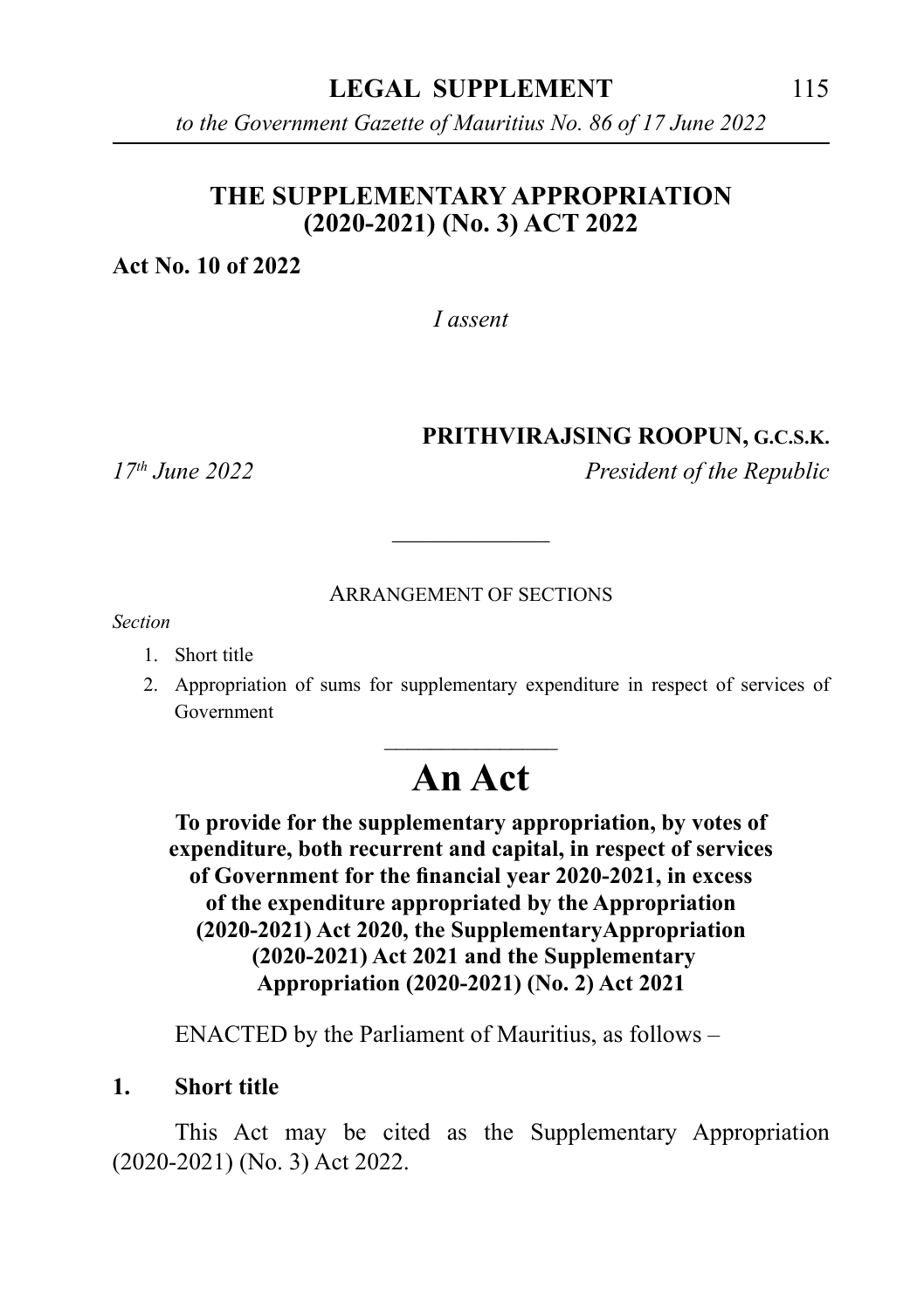# **2. Appropriation of sums for supplementary expenditure in respect of services of Government**

(1) A total sum not exceeding one billion and one hundred and eighty million four hundred and seventy four thousand rupees (Rs 1,180,474,000) in respect of the vote of expenditure, both recurrent and capital, specified in the Schedule, being the total sum in excess of the expenditure appropriated by the Appropriation (2020-2021) Act 2020, the Supplementary Appropriation (2020-2021) Act 2021 and the Supplementary Appropriation (2020-2021) (No. 2) Act 2021, shall be appropriated to meet the supplementary expenditure in respect of the services of Government for the financial year 2020-2021.

(2) The expenditure of the total sum under subsection (1) shall be appropriated by votes of expenditure, in conformity with the Schedule and the Estimates of Supplementary Expenditure (2020-2021) (No. 3) of 2022 laid before the Assembly.

Passed by the National Assembly on the seventeenth day of June two thousand and twenty.two.

 $\overline{\phantom{a}}$ 

 **Bibi Safeena Lotun (Mrs)** *Clerk of the National Assembly*